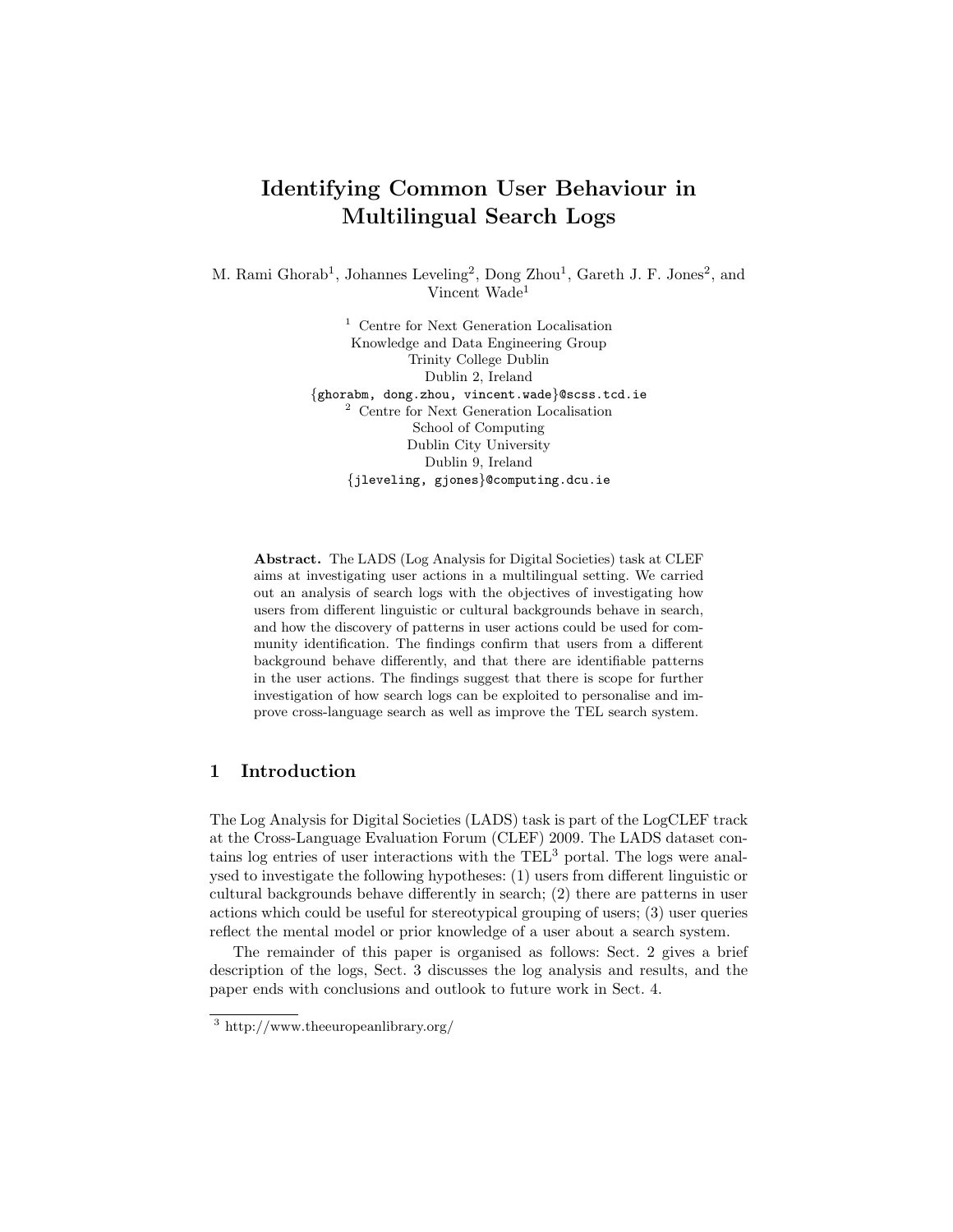# 2 Brief Description of Logs and Preprocessing Operations

A log entry is created for every user interaction with the TEL portal. Log entries contain the type of action performed, together with attributes such as the interface language, query, and timestamp. The experiments focused on the following attributes: lang (interface language selected by the user), action, and query. The main actions that our study investigated were:

- search sim: searching via a simple text box.
- search adv: advanced search by the specific fields of title, creator (e.g. author or composer), subject, type (e.g. text or image), language, ISBN, or ISSN.
- view brief: clicking on a library's collection to view its brief list of results.
- view full: clicking on a title link in the list of brief records to expand it.
- col set theme: specifying a certain collection to search within.
- col set theme country: specifying multiple collections to search or browse.

An important part of preprocessing the logs was session reconstruction. Each action was associated with a session ID and a timestamp. Actions of the same session were grouped together by session ID and then were sorted by timestamp. Details of the dataset and the preprocessing can be found in [1] and [2].

## 3 Analysis of Log File Entries

## 3.1 General Statistics

Table 1 presents statistics from the log analysis. Only a small proportion of the actions were performed by signed-in users (0.76%) compared to the number of actions recorded for guests (99.24%). This may indicate that users find it easier, and/or perhaps more secure, not to register in a web search system. Such behaviour sets a challenge to individualised personalisation.

| Item                       | Frequency |
|----------------------------|-----------|
| Actions by guests          | 1,619,587 |
| Actions by logged-in users | 12,457    |
| Queries by guests          | 456,816   |
| Queries by logged-in users | 2,973     |
| <b>Sessions</b>            | 194,627   |
| User IDs                   | 690       |

Table 1. Descriptive Statistics.

User actions were classified into four categories: Search, Browse (browsing) or navigating result pages), Collection (limiting the search scope by selecting a collection or subject), and Other. Table 2 shows the distribution of actions along the categories. A considerable number of user actions (11.34%) were performed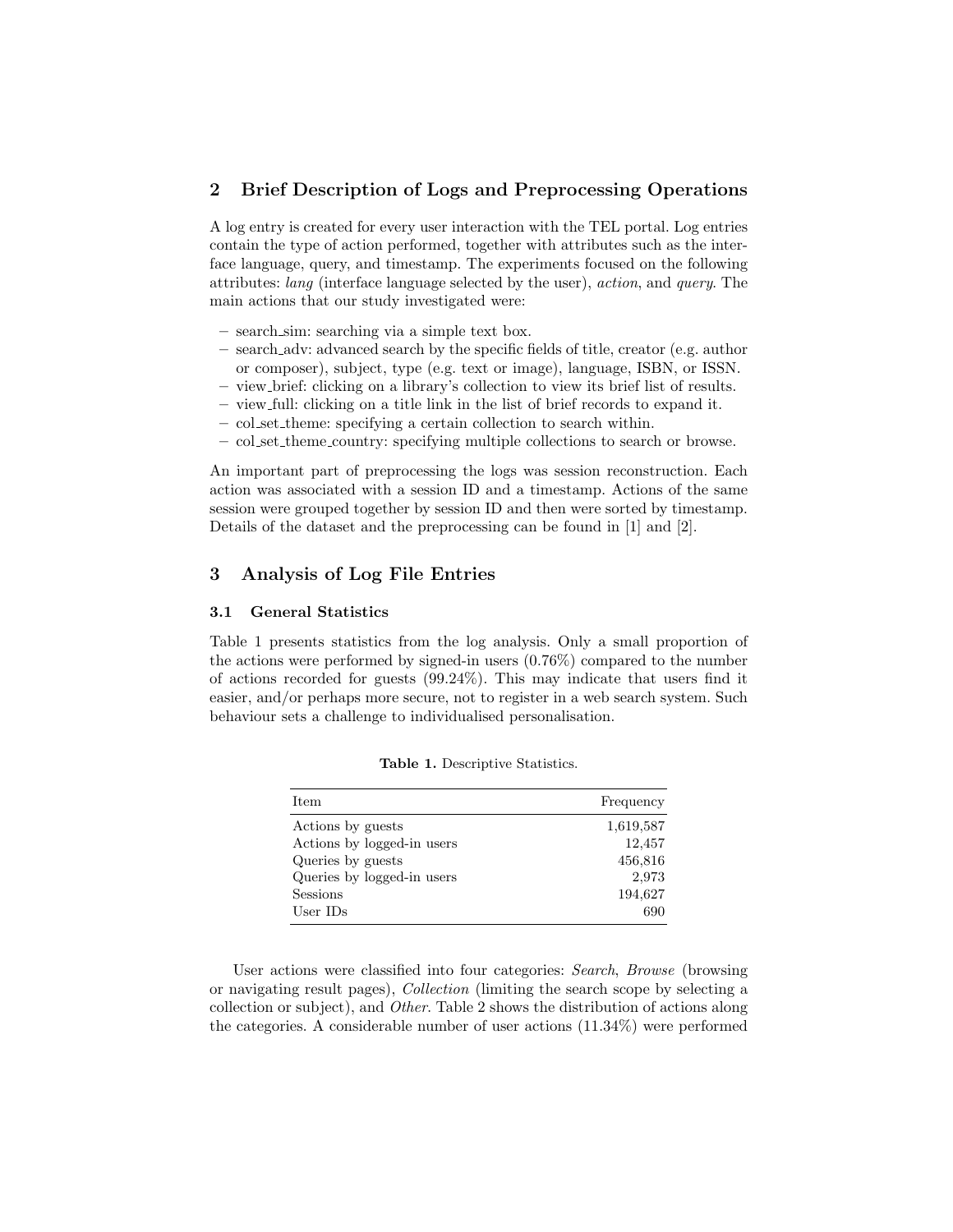before attempting the search, such as specifying collections for search. This indicates the diversity of user preferences, where users seek to customise the search environment according to their needs. User profiling may help to save user effort by automatically adjusting the search environment upon user identification.

Table 2. Broad classification of actions. Classification Percentage

Search 28.17 Browse 56.79 Collection 11.34 Other 3.70

### 3.2 Query Reformulation

There are several types of reformulation of successive user queries: focusing on search terms and disregarding Boolean operators, a term can be added, deleted, or modified. For advanced search, in addition, a field can be added, deleted, or changed (some of the latter actions co-occur with operations on search terms). We defined four types of query reformulation, depending on the way query terms are affected: term addition, term deletion, term modification, and term change. Term modifications are changes to single-term queries.<sup>4</sup> No differentiation was made between queries submitted under different interface languages, because (i) the major part of the queries were submitted under English, and thus, the data for other interface languages might not be sufficient, and (ii) some query changes were manually observed as changing a query to another language.

As some users switch from the simple to the advanced search interface, related queries are difficult to identify if different types of queries are considered. For the following experiment, search terms were extracted from queries in order to identify how users typically modify a query. Only successive searches on the same topic were considered. To identify queries about the same topic, the following

<sup>&</sup>lt;sup>4</sup> The distinction between term changes and term modifications originates from the definition of successive queries for queries with one and with more search terms.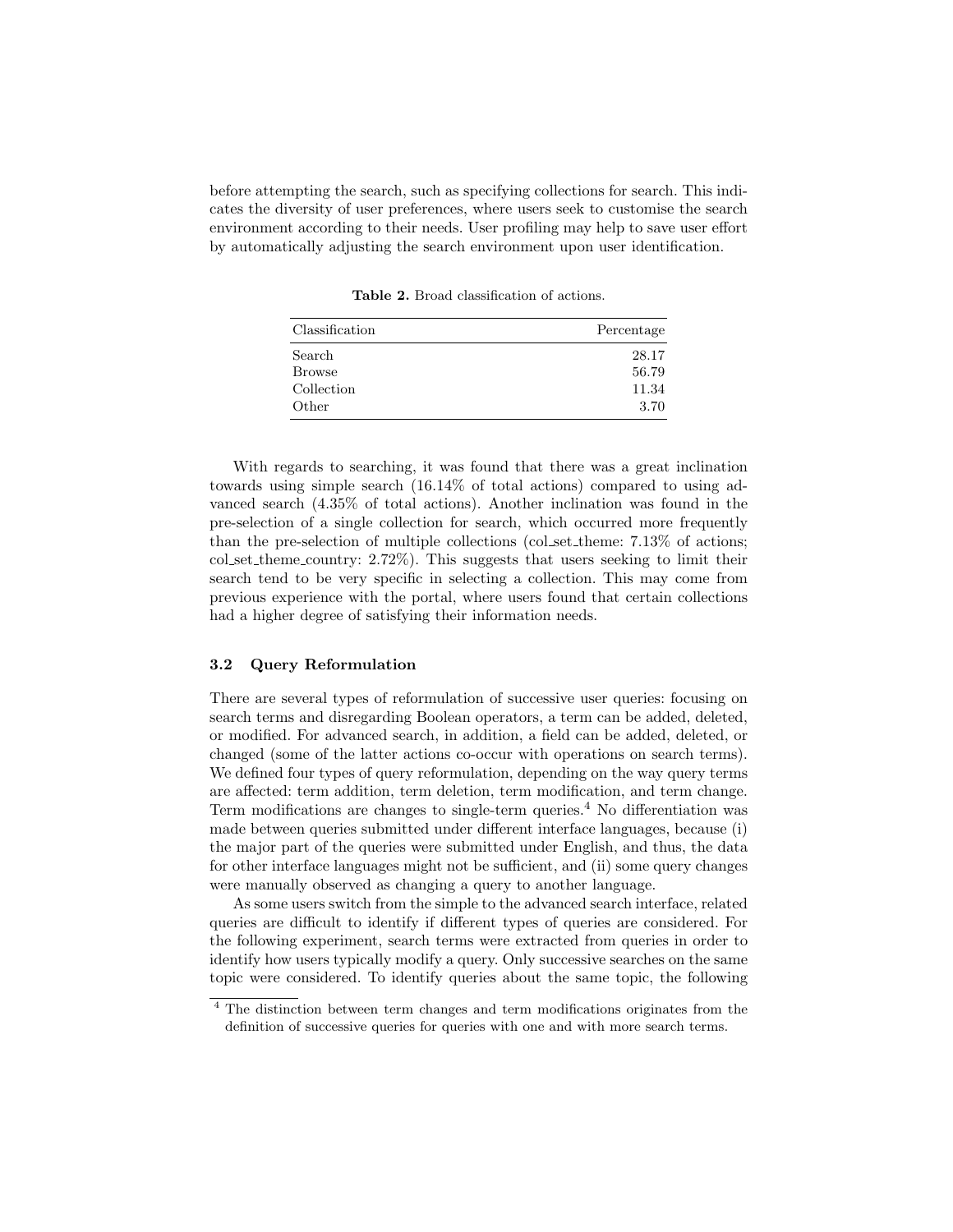approach was used: consecutive queries must have at least one term in common (if the query contains more than one search term) or a term in the query must have a Levenshtein distance [3] less than three to one in the other query. A query parser was implemented to extract the terms from the query log and identify the type of query modification and the most frequent changes.

Table 3 shows some of the reformulation classes based on the top 50 reformulations. A hyphen in Table 3 indicates operations which are not observable. It was found that 16% of term additions (add), 24% of term deletions (del), and 28% of term changes (chg) affected stopwords. Such changes might make sense under the assumption that users sometimes copy and paste text into a search box, and they might have just mistakenly inserted unwanted stopwords into the TEL search box. However, if the underlying indexing/retrieval system of TEL ignores stopwords, then adding or changing them will have no effect on search results, and would be considered a waste of effort for TEL users. A quick test reveals that stopword removal is handled inconsistently by the libraries in TEL, e.g. a search for "the" returns zero hits for the Austrian and French national library, but several thousand for the German and Belgian national library.

|             |                                                              |                                             |                             |          | Percentage      |                |
|-------------|--------------------------------------------------------------|---------------------------------------------|-----------------------------|----------|-----------------|----------------|
|             | Type Brief description                                       | Example                                     |                             |          | add del mod chg |                |
| ST.         | use of stopwords                                             | $``a" \rightarrow "the"$                    |                             | 16 24    | 6               | 28             |
| BL          | use of Boolean operators                                     | " $AND" \rightarrow "OR"$                   | 4                           | 6        | $\Omega$        | 12             |
| $_{\rm CC}$ | change of lowercase or upper-"europe" $\rightarrow$ "Europe" |                                             | $\Omega$                    | $\Omega$ | 8               | $\Omega$       |
|             | case                                                         |                                             |                             |          |                 |                |
| SС          | spelling change                                              | "wolrd" $[!] \rightarrow "world"$           | 0                           | 6        | 4               | $\overline{4}$ |
| CН          | use of special characters                                    | $\sqrt{***}$ at the end of term             | 6                           | $\Omega$ | $\Omega$        | $\overline{4}$ |
| LC          | language code change                                         | $\degree$ ita" $\rightarrow$ $\degree$ eng" | $\mathcal{D}_{\mathcal{L}}$ | 2        | $\Omega$        | 20             |
| RT          | related terms                                                | "triangulum" $\rightarrow$ "quadratum"      |                             |          | $\mathfrak{D}$  | $\overline{4}$ |
| MО          | morphologic variant                                          | "city" $\rightarrow$ "cities"               |                             |          | 26              | $\overline{2}$ |
| TR          | translation or transliteration                               | "power" $\rightarrow$ "kraft"               |                             |          | 24              | $\overline{4}$ |
| PN.         | change proper noun/name                                      | "mozart" $\rightarrow$ "amadeus"            |                             | 42 26    | 20              | 8              |
| РI          | single character (initials)                                  | "elzbieta" $\rightarrow$ "e"                | 20                          | 20       | $\Omega$        | $\overline{2}$ |
| DT          | date/number change                                           | " $1915" \rightarrow "1914"$                | 4                           | 6        | $\Omega$        | 6              |
| OТ          | unknown change/other                                         | "test" $\rightarrow$ "toto"                 | 6                           | 10       | 10              | 6              |

Table 3. Top 50 changes to terms in successive related queries.

Proper nouns and single characters (mostly denoting initials of names) made up  $62\%$  of term additions,  $46\%$  of deletions,  $20\%$  of modifications (mod), and  $10\%$ of changes. In contrast, term modification mostly affect morphological variations and translations (26% and 24%, respectively). Such modifications would not have any effect on the search results, because the TEL system does not seem to perform stemming.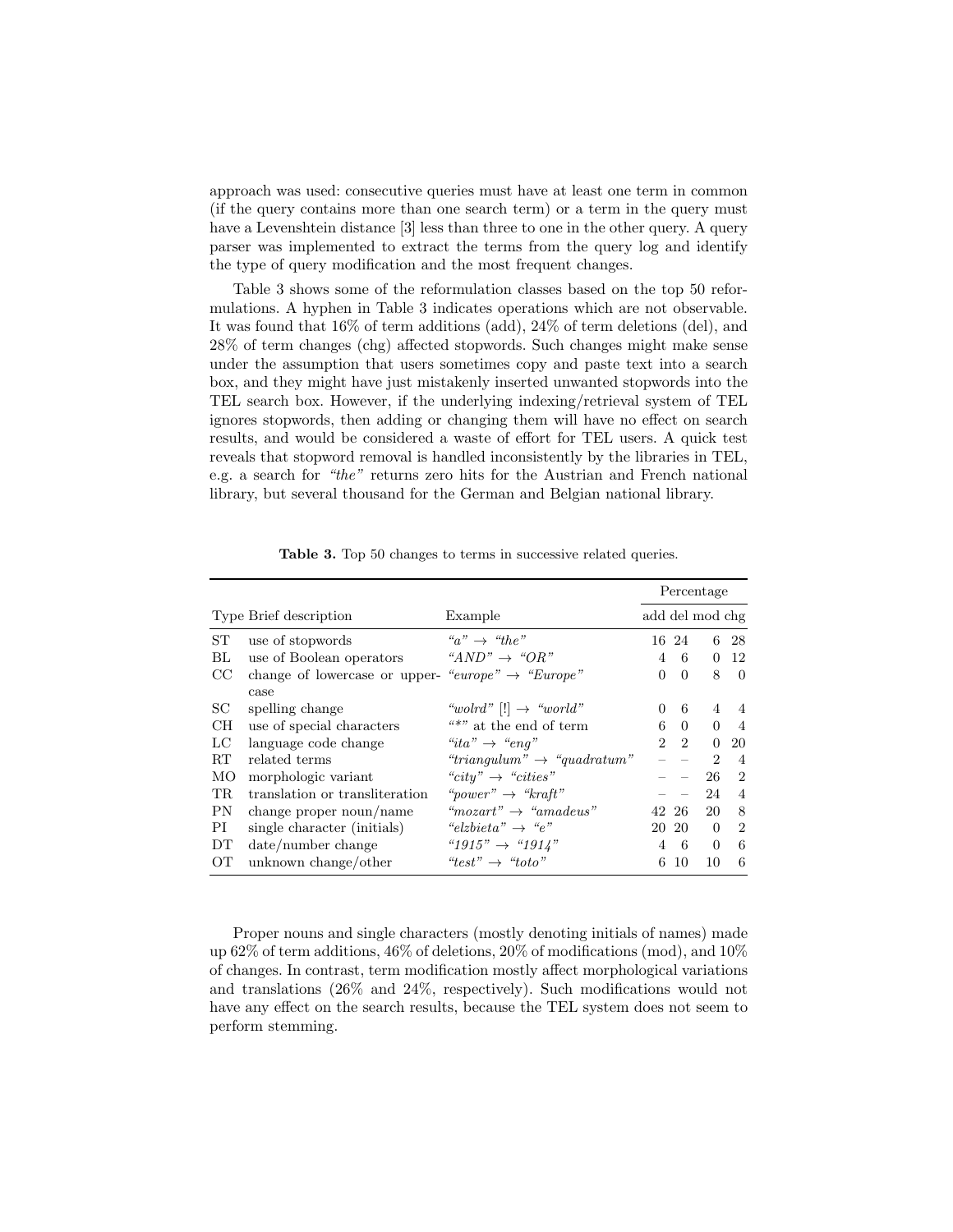Special characters (e.g. wildcards) were rarely used. Moreover, a small number of changes involved the use of semantically related terms (including narrower terms or broader terms). Also, only a small number of changes involved changing Boolean operators (e.g. " $AND'' \rightarrow "OR"$ ). This behaviour implies that some users are familiar with different search operators supported by the TEL portal.

The query reformulation analysis supports the hypothesis that a large group of users has little knowledge of the system, as they include stopwords and even change them (assuming TEL ignores stopwords as is commonly done by search engines). This group corresponds to novice users. On the other hand, a small group, corresponding to experienced users, used advanced query operators such as wildcards.

#### 3.3 Interface Languages

In an attempt to investigate the relation between language and search behaviour, several variables were studied across the interface language selected by users of the portal. Actions were distributed among 30 languages. Hereafter, the study focuses on the top five languages in terms of the number of actions. The top language was English (86.47% of the actions), followed by French (3.44%), Polish  $(2.17\%)$ , German  $(1.48\%)$ , and Italian  $(1.39\%)$ . It is to be noted that the interface language does not necessarily imply the language of the query. One possible cause for the bias towards English, aside from its inherent popularity, is that it is the default language in the portal. Due to such anticipated bias, we will not include English (as an interface language, not as a query language) in further comparative discussions against other interface languages in this study. Nevertheless, we will show its associated percentages in subsequent tables for the sake of completeness. Possible ways to avoid this bias in the future would be to ask the user to specify a language before attempting the search, or to have the default language automatically specified according to the client's IP address.

The frequency distribution of the six main actions across the five languages is shown in Table 4. It was observed that users of the Polish language seemed to have a higher rate than others in using the feature of specifying a single collection before attempting the search. This finding may support the hypothesis that users from different linguistic or cultural backgrounds behave differently in search. However, we cannot rule out the fact that such observation may have been specifically governed by the amount of available collections in TEL.

#### 3.4 Term Frequencies and Categories

As part of our analysis, the number of terms per query and the top queried terms for simple and advanced search were studied. Table 5 shows the mean and median of the number of terms per query across interface languages. It can be seen that German showed the lowest mean in both types of search. Moreover, part of the analysis revealed that German exhibited the largest distribution of queries made up of just one term. This may be because German noun compounds, which can express complex topics, are written as a single word.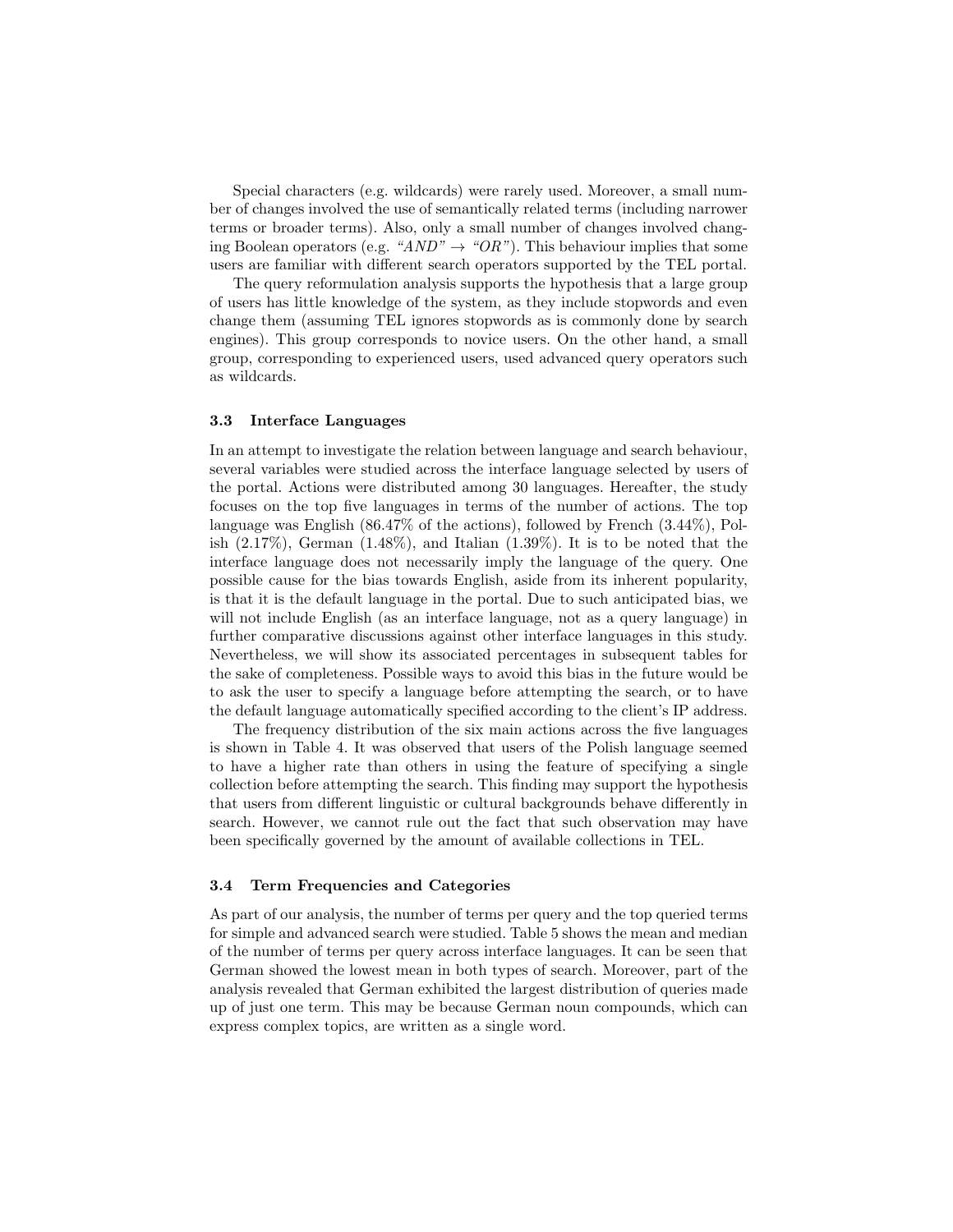Table 4. Action distribution across languages.

|                   |          |                 |           |          | Lang search_sim search_adv view_brief view_full col_set_theme col_set_theme_country |
|-------------------|----------|-----------------|-----------|----------|-------------------------------------------------------------------------------------|
| English $16.48\%$ | $4.32\%$ | 25.79%          | $30.65\%$ | 6.79%    | $2.66\%$                                                                            |
| French $14.27\%$  | $4.46\%$ | 27.34%          | $23.55\%$ | 10.86%   | $3.12\%$                                                                            |
| Polish 15.18\%    | 4.23%    | 26.99%          | 21.95\%   | 13.58%   | 3.39%                                                                               |
| German $14.75\%$  | $4.31\%$ | 28.96\% 23.53\% |           | $9.46\%$ | 2.93%                                                                               |
| Italian $14.44\%$ | $6.16\%$ | 24.81\%         | 28.39%    | $9.35\%$ | 2.78%                                                                               |

A comparison was made between the mean of the number of terms per query in simple search and the results reported in [4], which was a similar study applied on logs from AlltheWeb.com<sup>5</sup> (a European search engine that allows limiting the search to documents in a language of choice). With the exception of English, the means were approximately the same, despite the fact that the former is a library search system and the latter is a general search engine.

Table 5. Number of terms per query across interface languages.

|          |      |                  |      | Simple Search Advanced Search |  |  |  |
|----------|------|------------------|------|-------------------------------|--|--|--|
| Language |      | Mean Median Mean |      | Median                        |  |  |  |
| English  | 2.38 | 2                | 3.05 | 3                             |  |  |  |
| French   | 2.09 | 1                | 2.85 | $\overline{2}$                |  |  |  |
| Polish   | 1.89 |                  | 2.59 | $\overline{2}$                |  |  |  |
| German   | 1.77 |                  | 2.6  | $\overline{2}$                |  |  |  |
| Italian  | 2.09 | 2                | 3.17 | 2                             |  |  |  |

Part of the log analysis involved the extraction of the top 20 occurring search terms for each interface language, excluding stopwords. A term was only counted once in a session. This was done to avoid bias towards terms that were repeatedly searched for in the same session. Furthermore, terms were divided into five categories: creator (author, composer, artist, etc.), location (cities, countries, etc.), subject (as per Dewey Decimal Classification), title (including proper nouns and common nouns), and type (document types, e.g. text, image, sound). These categories were mostly based on the fields of the advanced search in TEL.

Figure 1 shows the category distribution of the top 20 search terms for each language. Differences were observed in user behaviour between different languages. For example, in simple search, 20% of the terms under French were subjects and 25% were creators, while under Italian, only 5% of the terms were subjects, while 40% of the terms were creators. Such findings reflect the differences between users of different languages and may contribute towards further

<sup>5</sup> http://www.alltheweb.com/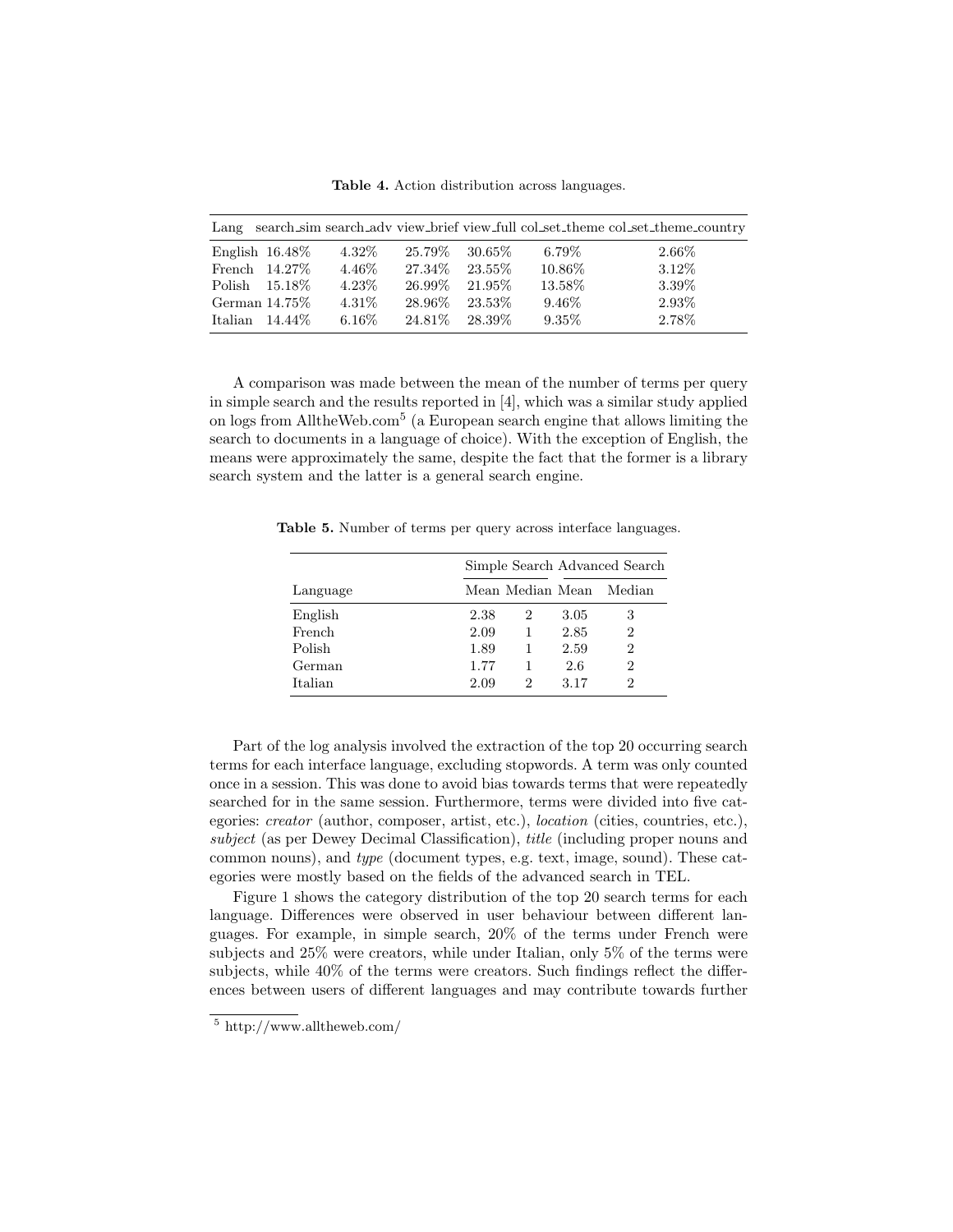

Fig. 1. Distribution of term categories across languages.

research in multilingual query adaptation, perhaps suggesting a different adaptation strategy for each language or group of languages.

#### 3.5 Action Sequences

Table 6 shows patterns of two and three successive user actions. It points out the top most occurring patterns, as well as some other interesting patterns that have a high frequency. Related patterns are grouped together. It is observed that more users, after performing a search action, seem to directly view a full record (click for expansion) rather than clicking on a collection first (view brief) before clicking to view full. The reason for this may be that the collection they wanted was already highlighted (TEL automatically highlights the top most collection in alphabetical order). This may indicate that more people prefer to specify collections before they perform the search so as to directly jump to view full without having to click on a collection.

|  |  | Table 6. Selected sequential action patterns for two and three successive actions. |  |  |  |  |  |  |  |  |
|--|--|------------------------------------------------------------------------------------|--|--|--|--|--|--|--|--|
|--|--|------------------------------------------------------------------------------------|--|--|--|--|--|--|--|--|

| Action 1              | Action 2              | Action 3      | Frequency |
|-----------------------|-----------------------|---------------|-----------|
| view_full             | view_full             |               | 153,952   |
| search_sim            | view_full             |               | 112,562   |
| search_sim            | view_brief            |               | 86,625    |
| col_set_theme         | search_sim            |               | 40,044    |
| col_set_theme_country | search_sim            |               | 12,397    |
| view_full             | view_full             | view_full     | 79,346    |
| col_set_theme         | col_set_theme_country | col_set_theme | 4,735     |
| col_set_theme_country | col_set_theme         | search_sim    | 3,159     |

It can also be observed that users seem to get confused between two features (both accessible from TEL web site main page), which are: col set theme (choose a single collection) and col set theme country (browse collections/choose multiple collections, which redirects the user to another page). This was observed as